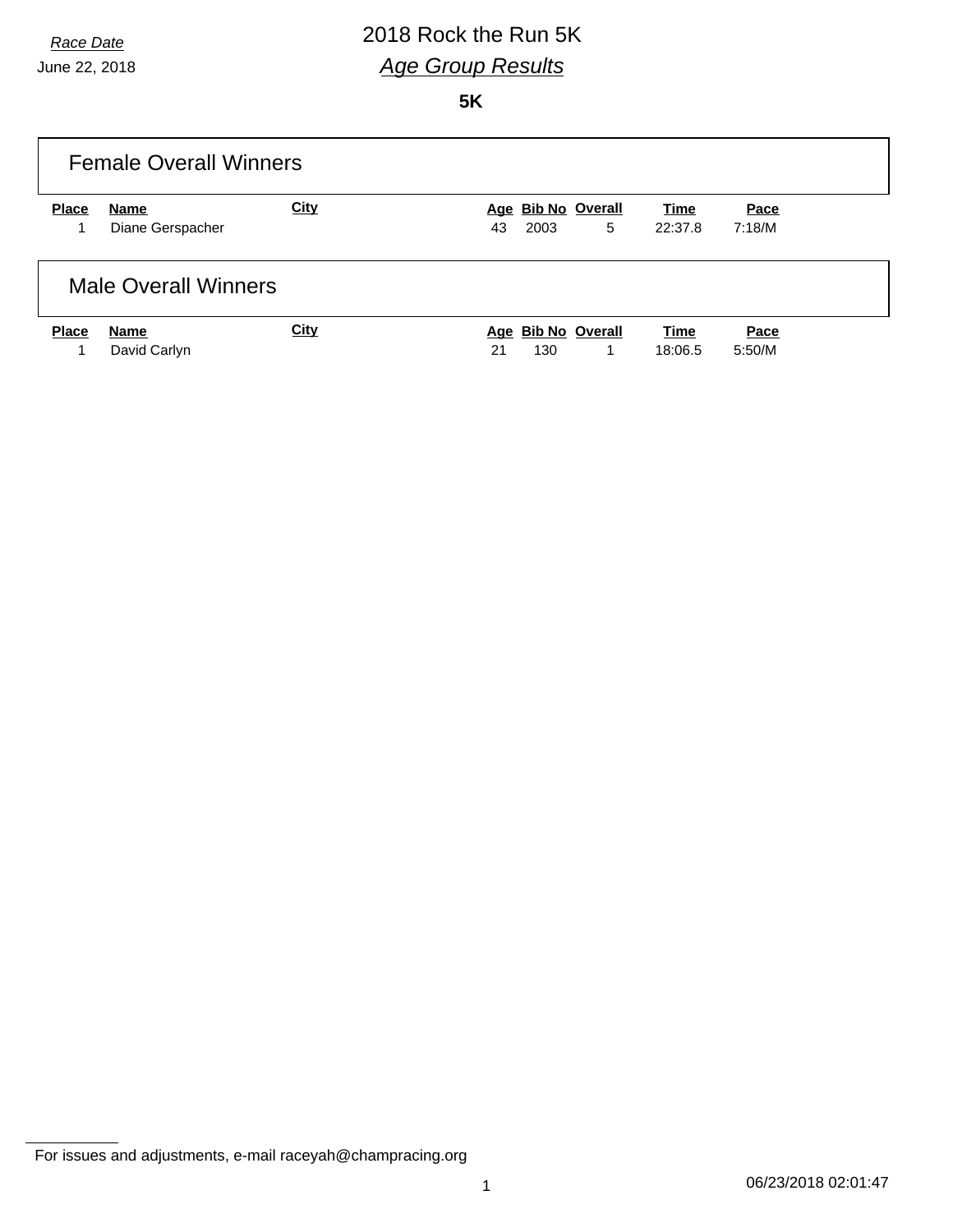### *Race Date* 2018 Rock the Run 5K *Age Group Results*

**5K**

| Female 14 and Under |                         |             |    |      |                    |             |         |  |
|---------------------|-------------------------|-------------|----|------|--------------------|-------------|---------|--|
| <b>Place</b>        | <b>Name</b>             | <b>City</b> |    |      | Age Bib No Overall | <b>Time</b> | Pace    |  |
| 1                   | <b>Lillian Hatch</b>    |             | 12 | 1399 | 27                 | 30:40.0     | 9:54/M  |  |
|                     | Male 14 and Under       |             |    |      |                    |             |         |  |
| <b>Place</b>        | <b>Name</b>             | City        |    |      | Age Bib No Overall | <b>Time</b> | Pace    |  |
| 1                   | Unknown Partic, 1825    |             |    | 1825 | 32                 | 32:38.3     | 10:32/M |  |
| 2                   | Aiden Cartner           |             | 8  | 435  | 41                 | 37:42.4     | 12:10/M |  |
|                     | Female 15 to 19         |             |    |      |                    |             |         |  |
| <b>Place</b>        | <b>Name</b>             | City        |    |      | Age Bib No Overall | <b>Time</b> | Pace    |  |
| 1                   | <b>Elizabeth Tausch</b> |             | 17 | 605  | 28                 | 30:58.5     | 9:59/M  |  |
| 2                   | Franesca Thurston       |             | 19 | 284  | 45                 | 38:34.4     | 12:26/M |  |
|                     | Male 15 to 19           |             |    |      |                    |             |         |  |
| <b>Place</b>        | <b>Name</b>             | <b>City</b> |    |      | Age Bib No Overall | <b>Time</b> | Pace    |  |
| 1                   | Ben Melkey              |             | 16 | 1897 | 2                  | 18:30.9     | 5:58/M  |  |
| 2                   | <b>Tyler Swope</b>      |             | 17 | 2002 | 11                 | 24:38.9     | 7:57/M  |  |
|                     | Female 20 to 24         |             |    |      |                    |             |         |  |
| <b>Place</b>        | <b>Name</b>             | <b>City</b> |    |      | Age Bib No Overall | <b>Time</b> | Pace    |  |
| 1                   | Amanda Floyd            |             | 22 | 219  | 15                 | 25:41.9     | 8:17/M  |  |
| 2                   | Carlianna Cottone       |             | 23 | 1340 | 42                 | 37:43.7     | 12:10/M |  |
| 3                   | Maranda Hoffman         |             | 23 | 1408 | 43                 | 37:44.7     | 12:10/M |  |
| 4                   | Cassie Allender         |             | 21 | 1000 | 49                 | 41:44.1     | 13:28/M |  |
| 5                   | Alexandrea Ballash      |             | 23 | 1153 | 50                 | 41:49.8     | 13:29/M |  |
| 6                   | Kayla Mewhinney         |             | 23 | 1467 | 51                 | 42:40.4     | 13:46/M |  |
|                     | Female 25 to 29         |             |    |      |                    |             |         |  |
| <b>Place</b>        | <b>Name</b>             | <b>City</b> |    |      | Age Bib No Overall | <b>Time</b> | Pace    |  |
| 1                   | Ricki White             |             | 25 | 1620 | 22                 | 28:25.3     | 9:10/M  |  |
| 2                   | Sarah Cartner           |             | 29 | 267  | 40                 | 37:23.6     | 12:04/M |  |
|                     |                         |             |    |      |                    |             |         |  |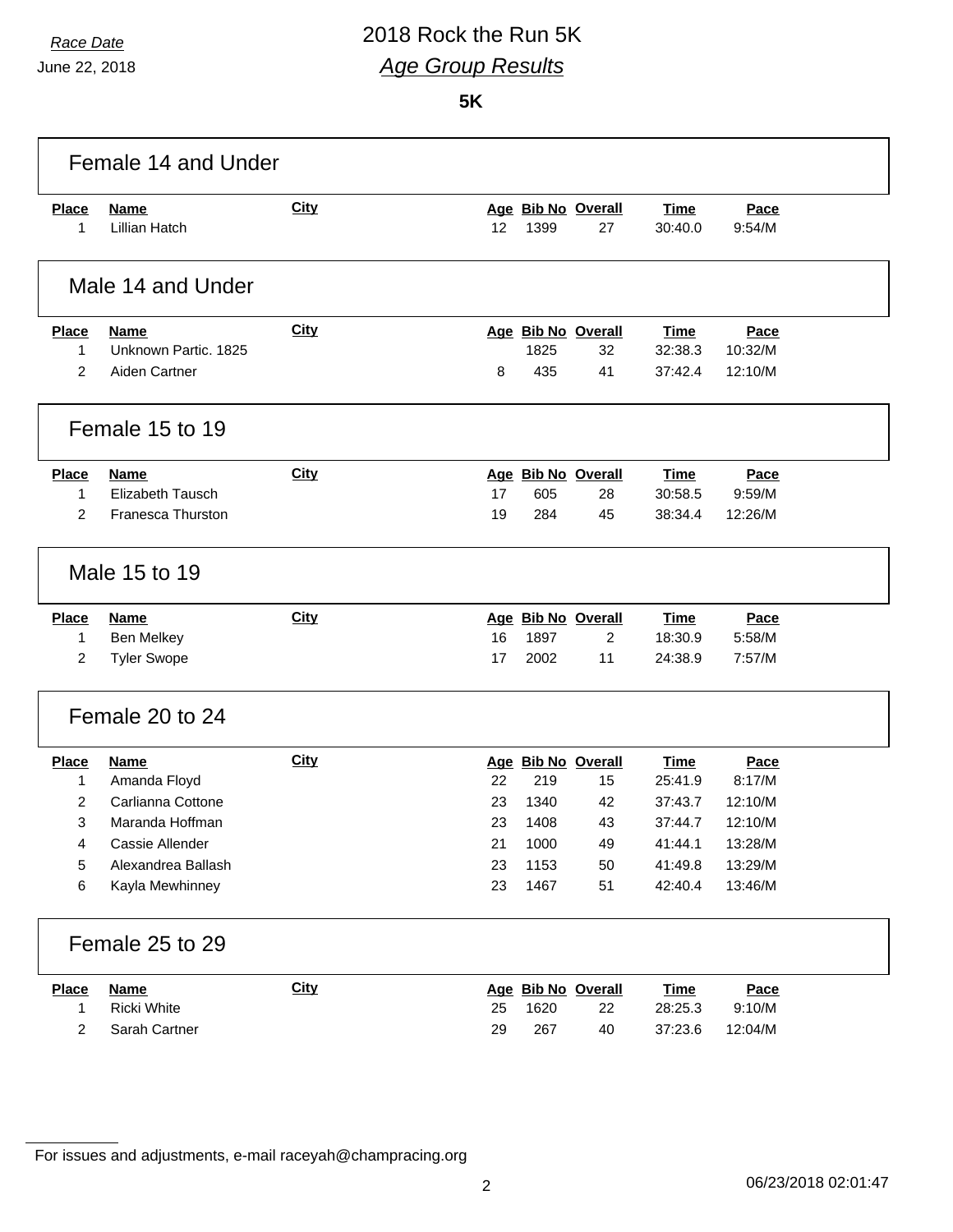## *Race Date* 2018 Rock the Run 5K *Age Group Results*

**5K**

| Male 25 to 29                       |                                                           |             |          |              |                                           |                                   |                          |  |
|-------------------------------------|-----------------------------------------------------------|-------------|----------|--------------|-------------------------------------------|-----------------------------------|--------------------------|--|
| <b>Place</b><br>1<br>$\overline{2}$ | <b>Name</b><br><b>Cody Martter</b><br><b>Brentt Moore</b> | <b>City</b> | 28<br>26 | 1463<br>1526 | Age Bib No Overall<br>3<br>$\overline{7}$ | <b>Time</b><br>20:42.0<br>22:50.4 | Pace<br>6:41/M<br>7:22/M |  |
|                                     | Female 30 to 34                                           |             |          |              |                                           |                                   |                          |  |
|                                     |                                                           |             |          |              |                                           |                                   |                          |  |
| <b>Place</b>                        | <b>Name</b>                                               | <b>City</b> |          |              | Age Bib No Overall                        | <b>Time</b>                       | Pace                     |  |
| 1                                   | Kaitlyn Larkin                                            |             | 32       | 1424         | 34                                        | 33:19.8                           | 10:45/M                  |  |
| 2                                   | Jessica Galbraith                                         |             | 34       | 1364         | 36                                        | 33:30.6                           | 10:48/M                  |  |
|                                     | Male 30 to 34                                             |             |          |              |                                           |                                   |                          |  |
| <b>Place</b>                        | <b>Name</b>                                               | <b>City</b> |          |              | Age Bib No Overall                        | <b>Time</b>                       | Pace                     |  |
| 1                                   | Adam Simpson                                              |             | 33       | 1619         | 16                                        | 25:57.1                           | 8:22/M                   |  |
|                                     | Female 35 to 39                                           |             |          |              |                                           |                                   |                          |  |
| <b>Place</b>                        | <b>Name</b>                                               | <b>City</b> |          |              | Age Bib No Overall                        | <b>Time</b>                       | Pace                     |  |
| 1                                   | <b>Kate Thurston</b>                                      |             | 38       | 212          | 54                                        | 51:43.8                           | 16:41/M                  |  |
|                                     | Male 35 to 39                                             |             |          |              |                                           |                                   |                          |  |
| <b>Place</b>                        | <b>Name</b>                                               | <b>City</b> |          |              | Age Bib No Overall                        | <b>Time</b>                       | Pace                     |  |
| 1                                   | Scott Rockich                                             |             | 36       | 2006         | 14                                        | 25:10.9                           | 8:07/M                   |  |
| $\overline{2}$                      | <b>Eric Ricci</b>                                         |             | 39       | 464          | 25                                        | 29:04.1                           | 9:23/M                   |  |
| 3                                   | Jason Anderson                                            |             | 36       | 1062         | 29                                        | 32:22.4                           | 10:26/M                  |  |
| 4                                   | Tom Thurston                                              |             | 38       | 298          | 44                                        | 38:33.3                           | 12:26/M                  |  |
| Female 40 to 44                     |                                                           |             |          |              |                                           |                                   |                          |  |
| <b>Place</b>                        | <b>Name</b>                                               | City        |          |              | Age Bib No Overall                        | <b>Time</b>                       | Pace                     |  |
| 1                                   | <b>Cindy Morris</b>                                       |             | 40       | 2017         | 10                                        | 24:37.8                           | 7:56/M                   |  |
| 2                                   | <b>Adrian Neloms</b>                                      |             | 43       | 1558         | 31                                        | 32:29.2                           | 10:29/M                  |  |
| $\mathbf{3}$                        | <b>Vicky Mansfield</b>                                    |             | 43       | 1459         | 47                                        | 40:18.0                           | 13:00/M                  |  |
| 4                                   | Rebecca Burnham Hatch                                     |             | 40       | 1220         | 48                                        | 41:32.0                           | 13:24/M                  |  |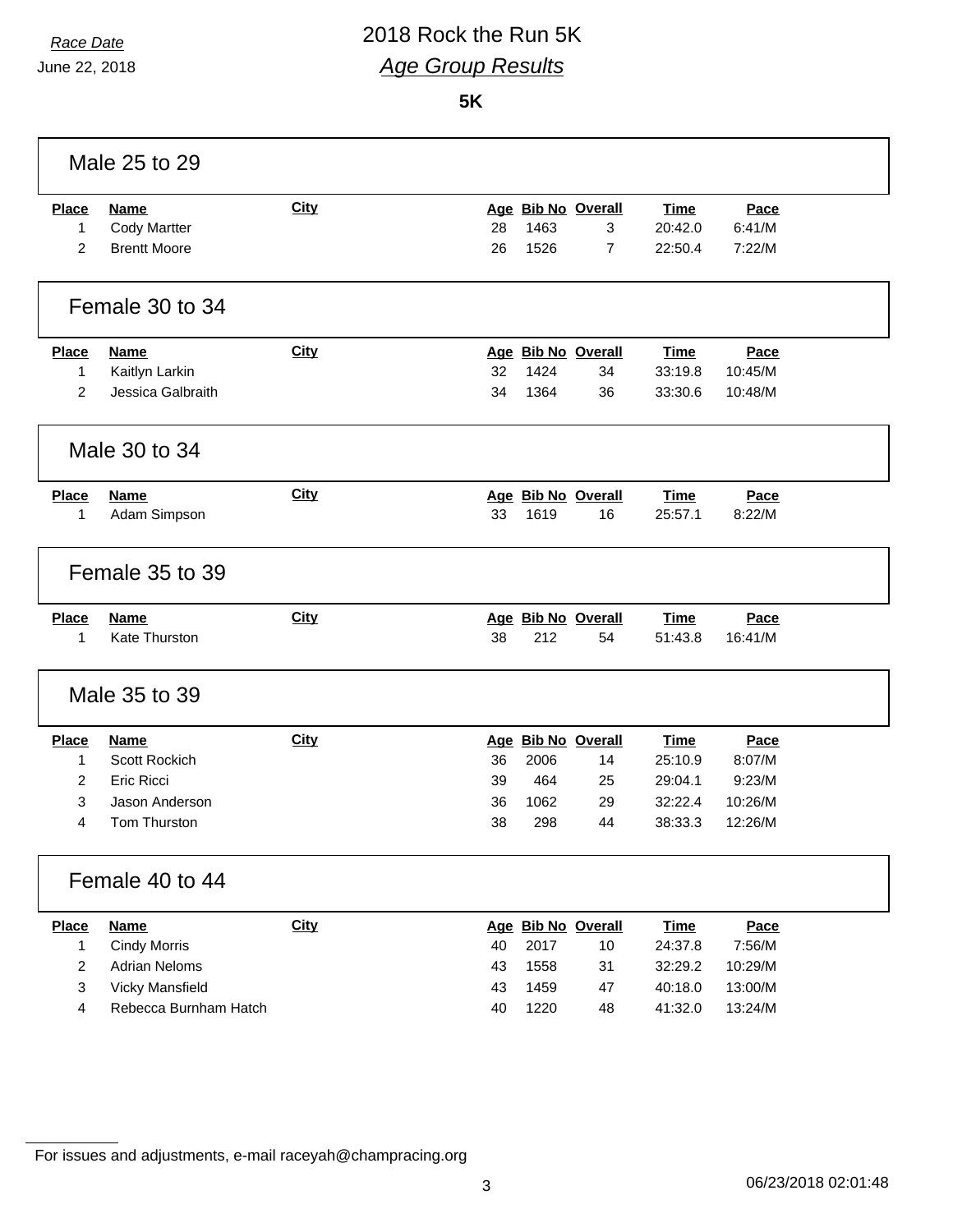# *Race Date* 2018 Rock the Run 5K *Age Group Results*

June 22, 2018

**5K**

| Male 40 to 44                  |                             |             |          |              |                          |                        |                   |  |
|--------------------------------|-----------------------------|-------------|----------|--------------|--------------------------|------------------------|-------------------|--|
| <b>Place</b><br>1              | <b>Name</b><br>Ed Baus      | City        | 41       | 1640         | Age Bib No Overall<br>52 | <b>Time</b><br>46:19.6 | Pace<br>14:56/M   |  |
|                                | Female 45 to 49             |             |          |              |                          |                        |                   |  |
| Place                          | <b>Name</b>                 | <b>City</b> |          |              | Age Bib No Overall       | <b>Time</b>            | Pace              |  |
| $\mathbf{1}$<br>$\overline{2}$ | Laurie Harvey<br>Laura Long |             | 48<br>47 | 1389<br>1456 | 20<br>38                 | 28:07.7<br>36:36.4     | 9:04/M<br>11:48/M |  |
|                                | Male 45 to 49               |             |          |              |                          |                        |                   |  |
| Place                          | <b>Name</b>                 | <b>City</b> |          |              | Age Bib No Overall       | <b>Time</b>            | Pace              |  |
| 1                              | <b>Tim Hertel</b>           |             | 47       | 210          | 4                        | 21:34.5                | 6:57/M            |  |
| $\overline{2}$                 | Jerry Chapman               |             | 49       | 1313         | 17                       | 26:05.1                | 8:25/M            |  |
| 3                              | Joseph Gaffney              |             | 46       | 1362         | 19                       | 27:39.6                | 8:55/M            |  |
| 4                              | Steve Long                  |             | 47       | 1448         | 26                       | 29:31.9                | 9:31/M            |  |
| 5                              | <b>Arthur Clark</b>         |             | 47       | 404          | 30                       | 32:29.0                | 10:29/M           |  |
| 6                              | Johns Joseph                |             | 46       | 1413         | 46                       | 39:33.1                | 12:45/M           |  |
|                                | Female 50 to 54             |             |          |              |                          |                        |                   |  |
| <b>Place</b>                   | <b>Name</b>                 | <b>City</b> |          |              | Age Bib No Overall       | <b>Time</b>            | Pace              |  |
| 1                              | Colleen Nagle               |             | 53       | 1527         | 53                       | 51:40.2                | 16:40/M           |  |
|                                | Male 50 to 54               |             |          |              |                          |                        |                   |  |
| <b>Place</b>                   | <b>Name</b>                 | <b>City</b> |          |              | Age Bib No Overall       | <b>Time</b>            | Pace              |  |
| $\mathbf{1}$                   | Dave Beitko                 |             | 51       | 1219         | 12                       | 24:50.2                | 8:01/M            |  |
| Female 55 to 59                |                             |             |          |              |                          |                        |                   |  |
| <b>Place</b>                   | <b>Name</b>                 | <b>City</b> |          |              | Age Bib No Overall       | <b>Time</b>            | Pace              |  |
| $\mathbf{1}$                   | Irene Dodson                |             | 58       | 83           | 35                       | 33:20.8                | 10:45/M           |  |
|                                | Male 55 to 59               |             |          |              |                          |                        |                   |  |
| <b>Place</b>                   | <b>Name</b>                 | <b>City</b> |          |              | Age Bib No Overall       | <b>Time</b>            | Pace              |  |
| 1                              | Steve Bable                 |             | 57       | 1100         | 6                        | 22:42.9                | 7:19/M            |  |